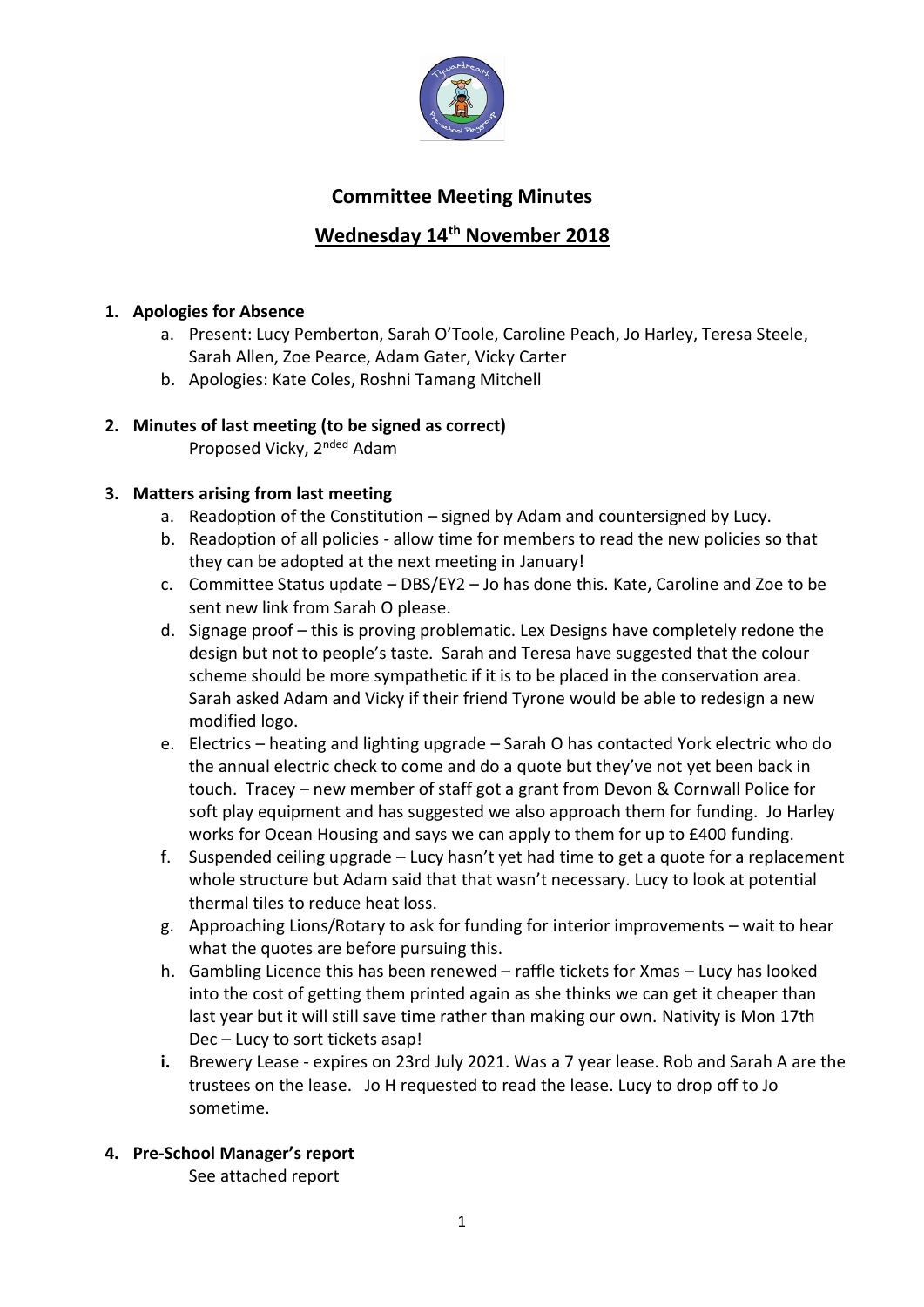

#### **5. Finance report**

See attached report. Contingency has now been reimbursed to just under £20k. Sarah has rebrokered the electric with Scottish Power. There is some problem with the identity of the meter but this is up to the power company to sort out. Sarah O to keep us up to date with this.

### **6. Fundraising update**

- a. Easyfundraising total to date: £138.26, 29 supporters
- b. Coop audit let them know once we have spent the money. Hopefully by next summer we should have spent all the money.
- c. Other organisations we can approach Lucy circulated a list of suggestions for committee members to investigate further before next meeting.
- d. Community chest Lucy to circulate the link so that everyone can see what is on offer. Opportunity to get funding for electric and ceiling tiles.
- e. St. Blazey Railway Club Sarah attended earlier this month a lady from Par Bay Big Local – doing a get together of all recipients to do an impact study.

## **7. Dates for the Diary**

- a. Christmas Crafternoon 11<sup>th</sup> Dec 2-4pm
- b. Nativity Mon  $17<sup>th</sup>$  December 1.45pm
- c. Children's Christmas Dinner Tues 18th
- d. Christmas Party, Tywardreath Village Hall 1-3pm

### **8. Any Other Business**

None

### **9. Date of Next Meeting**

Wednesday 23<sup>rd</sup> Jan 7.30pm

8.32pm meeting closed.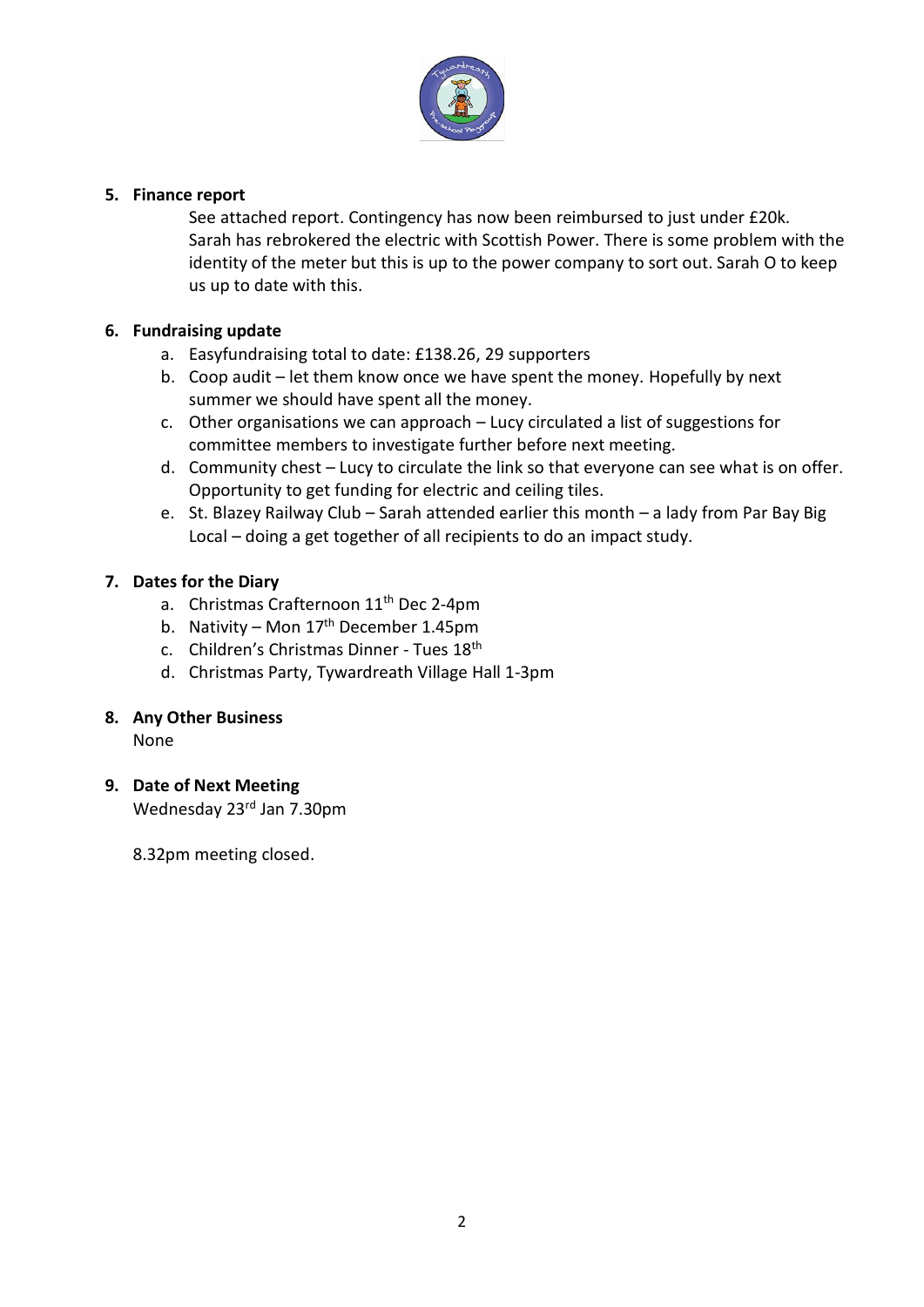

#### **Wednesday 15th November 2018 – Financial Report Complied by Sarah O'Toole**

**Current Account (CA) balance** £18,174.54

**Contingency (CF) Account balance** £19,448.31

Only 4 outstanding small amounts from July 2018 leavers totalling £174.46. I reminded all mid-October and again this week. All say they will pay.

#### **Wednesday 15th November 2018 – Committee Meeting Pre-School Managers Report, by Sarah O'Toole**

**Tuesday 11th December – Christmas Crafternoon –** 2.00pm – 4pm. Parents/Carers welcome to come and make some Christmas Craft with their pre-schoolers. Pop in for some festive fun. Children not booked on session are welcome with an accompanying adult.

**Tuesday 18th December – Children's Christmas Dinner –** 12 noon, £1.50, please let a member of staff know and make payment by Friday 14<sup>th</sup> December if your child would like Christmas dinner 'Aunties style'!

**Monday 17th December – Nativity Play and Christmas Songs –** St Andrews Church, 1.45pm. All children and their families welcome.

**Thursday 20th December – Christmas Party!** –Tywardreath Village Hall, 1pm – 3pm

**Funding Update –** Cornwall Council have secured extra funding for every funded child for Spring Term 2018 only, at the rate of an extra 20p per hour. To put this into perspective, we claimed 4,700 hours in Autumn term, so that would be the equivalent of an extra £940.00.

**Policies –** Thank you to Lucy who has updated and renewed all the pre-school policies. Lucy has also offered to save them as PDF's and add them to a page on our website.

**Forest School - Outstanding from my previous report -** I am hoping to peruse the piece of woodland next to the woodland managed by the cemeteries department of Cornwall Council. The land is owned by Marsh Villa Gardens and can be accessed through the playing field on Southpark Road.

**STILL NOT DONE - Ofsted Self Evaluation (SEF) –** Has now been deleted as an option my Ofsted! If we sort an action plan and go back to our in house self-evaluation system (or devise a new one). Quite often I write part of my manager's committee report like a setting self-evaluation. I did not have time to do this for today's meeting.

**Co-Op Donation Audit** – Sent an update to them, as requested by email. – Will need to do again when we have actually spent the money.

**Council Wellbeing Visit –** As detailed in my previous report, I completed all the actions from the EQUISP Monitoring report. We had a follow up phone call from the same member of the Early Year Welfare team and these are her two recommendations:

**1. Ensure that all staff have received training in the Prevent Duty so that they understand their roles and responsibilities under the Prevent duty guidance for England and Wales 2015.** (Teresa and I have already done this, will forward the link to other staff for the online training again and log when they have completed it)